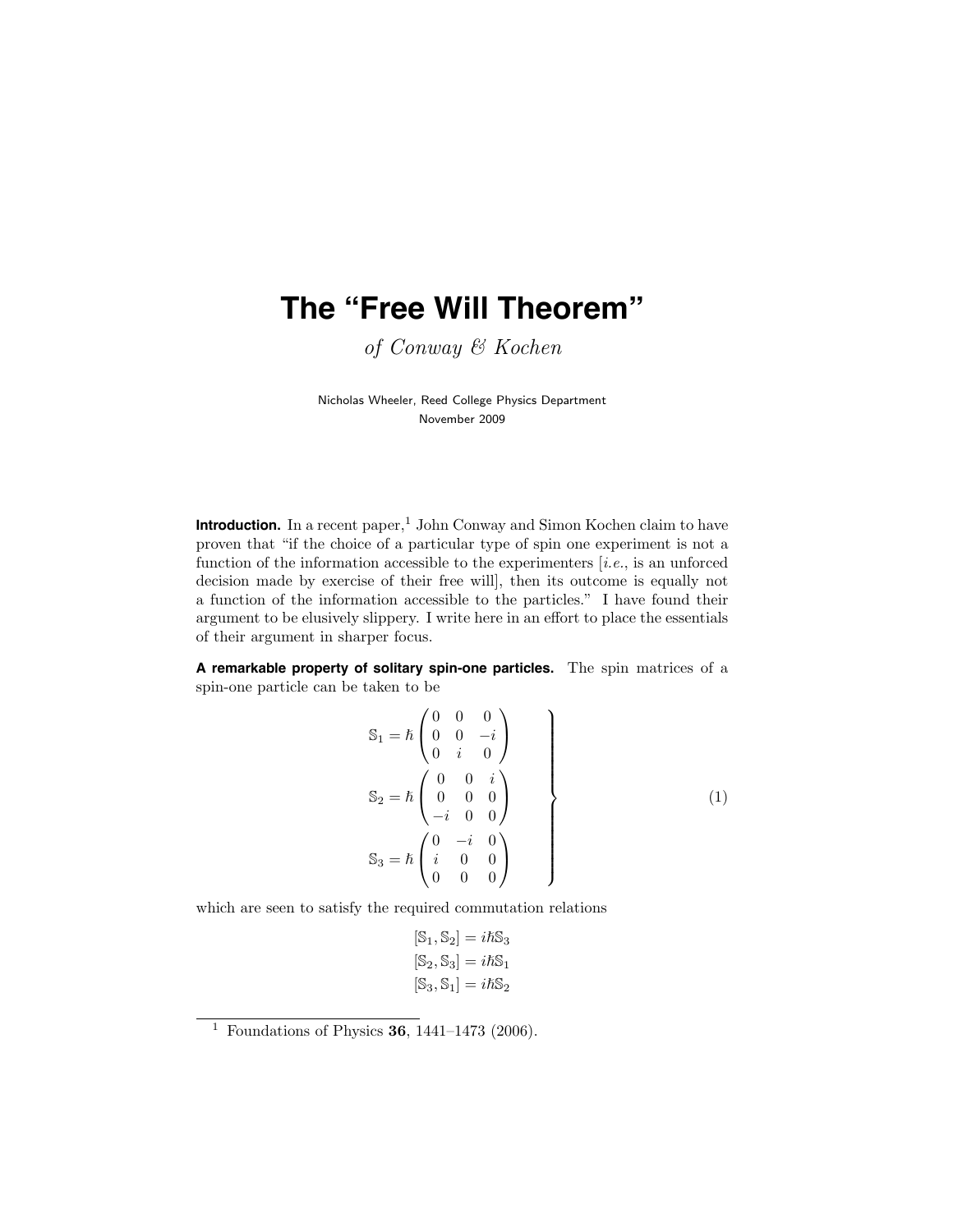From the form of the sum of their squares

$$
\mathbb{S}^2 = \mathbb{S}^2_1 + \mathbb{S}^2_2 + \mathbb{S}^2_3 = 2\hbar^2 \begin{pmatrix} 1 & 0 & 0 \\ 0 & 1 & 0 \\ 0 & 0 & 1 \end{pmatrix}
$$

it is evident that  $[\mathbb{S}_k, \mathbb{S}^2] = \mathbb{O}$   $(k = 1, 2, 3)$ . Almost as obviously, their squares

$$
\mathbb{S}_1^2 = \hbar^2 \begin{pmatrix} 0 & 0 & 0 \\ 0 & 1 & 0 \\ 0 & 0 & 1 \end{pmatrix}
$$

$$
\mathbb{S}_2^2 = \hbar^2 \begin{pmatrix} 1 & 0 & 0 \\ 0 & 0 & 0 \\ 0 & 0 & 1 \end{pmatrix}
$$

$$
\mathbb{S}_3^2 = \hbar^2 \begin{pmatrix} 1 & 0 & 0 \\ 0 & 1 & 0 \\ 0 & 0 & 0 \end{pmatrix}
$$

commute with each other, so comprise a compatable set of observables. Each has eigenvalues  $\{0, \hbar^2, \hbar^2\}$ , while  $\mathbb{S}^2$  has eigenvalues  $\{2\hbar^2, 2\hbar^2, \hbar^2\}$ . The striking implication is that if a state  $\rho$  (whether pure or mixed) is presented to  $\mathbb{S}_i$ , the resulting eigenstate presented to  $\mathbb{S}_i$ , and the then resulting eigenstate presented finally to  $\mathbb{S}_k$  (here  $i, j, k$  are any permutation of 1, 2, 3), the meter readings  $\{\mathcal{M}_i, \mathcal{M}_j, \mathcal{M}_k\}$  are certain to present some permutation of  $\{1, 0, 1\}$ , and the last meter reading is always forced, redundant—a foregone conclusion.

This is a straightforward implication of orthodox quantum theory—the upshot of what Conway & Kuchen call the SPIN axiom. I emphasize that it is special to the case of spin one. For spin one-half one has

$$
\mathbb{S}_1 = \frac{1}{2}\hbar \begin{pmatrix} 0 & 1 \\ 1 & 0 \end{pmatrix}, \quad \mathbb{S}_2 = \frac{1}{2}\hbar \begin{pmatrix} 0 & -i \\ i & 0 \end{pmatrix}, \quad \mathbb{S}_3 = \frac{1}{2}\hbar \begin{pmatrix} 1 & 0 \\ 0 & -1 \end{pmatrix}
$$

Again, the squares commute, but now for an uninteresting reason:

$$
\mathbb{S}^2_1 = \mathbb{S}^2_2 = \mathbb{S}^2_2 = \frac{1}{4}\hbar^2\begin{pmatrix} 1 & 0 \\ 0 & 1 \end{pmatrix}
$$

Such measurements do not tell us anything, and they conform trivially to the fact that  $\mathbb{S}^2$  measurements always read  $\frac{3}{4}\hbar^2$ . For spin three-halves one has

<sup>&</sup>lt;sup>2</sup> The meters are calibrated in units of  $\hbar^2$ , which I henceforth set equal to unity.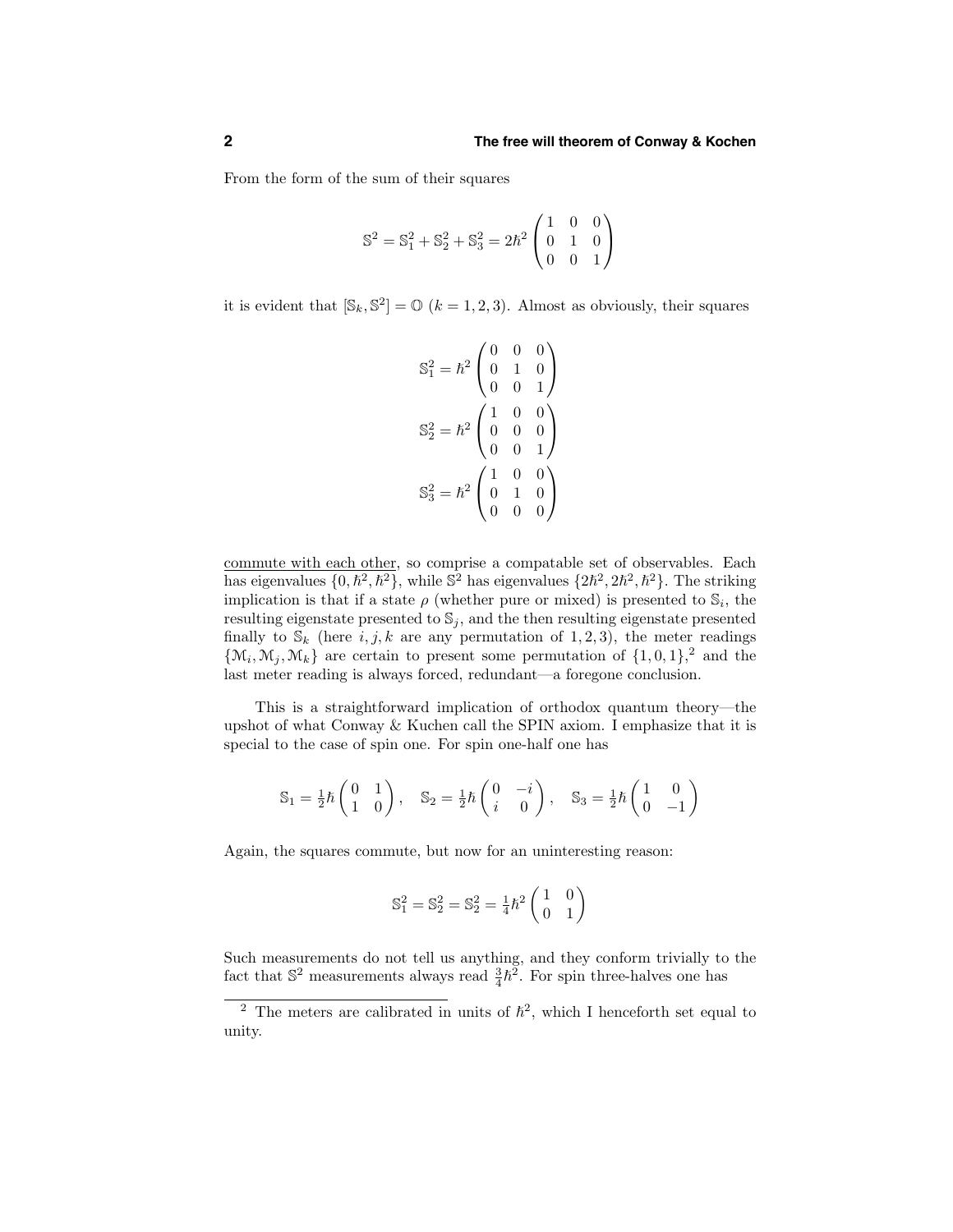$$
\mathbb{S}_1 = \frac{1}{2}\hbar \begin{pmatrix}\n0 & \sqrt{3} & 0 & 0 \\
\sqrt{3} & 0 & 2 & 0 \\
0 & 2 & 0 & \sqrt{3} \\
0 & 0 & \sqrt{3} & 0\n\end{pmatrix}
$$
\n
$$
\mathbb{S}_2 = \frac{1}{2}\hbar \begin{pmatrix}\n0 & -\sqrt{3} & 0 & 0 \\
\sqrt{3} & 0 & -2 & 0 \\
0 & 2 & 0 & -\sqrt{3} \\
0 & 0 & \sqrt{3} & 0\n\end{pmatrix}
$$
\n
$$
\mathbb{S}_3 = \frac{1}{2}\hbar \begin{pmatrix}\n3 & 0 & 0 & 0 \\
0 & 1 & 0 & 0 \\
0 & 0 & -1 & 0 \\
0 & 0 & 0 & -3\n\end{pmatrix}
$$

and finds that the squares of these matrices fail to commute; indeed, one has

$$
[\mathbb{S}_1^2, \mathbb{S}_2^2] = [\mathbb{S}_2^2, \mathbb{S}_3^2] = [\mathbb{S}_3^2, \mathbb{S}_1^2] = \hbar^2 \begin{pmatrix} 0 & 0 & \sqrt{3} & 0 \\ 0 & 0 & 0 & -\sqrt{3} \\ -\sqrt{3} & 0 & 0 & 0 \\ 0 & \sqrt{3} & 0 & 0 \end{pmatrix}
$$

So the game is stopped bfore it can even get under way. And so (presumably) it goes for all higher spin values. All subsequent remarks pertain exclusively to the case  $spin = one$ .

Instruments that measure spin in the direction indicated by the unit vector a are represented by the matrix

$$
\mathbb{S}(\mathbf{a}) \equiv a_1 \mathbb{S}_1 + a_2 \mathbb{S}_2 + a_3 \mathbb{S}_3
$$

and measurement of spin-squared in the direction  $\boldsymbol{a}$  is represented by

$$
\mathbb{S}^2(\mathbf{a}) \equiv \left\{ a_1 \mathbb{S}_1 + a_2 \mathbb{S}_2 + a_3 \mathbb{S}_3 \right\}^2 = \mathbb{I}_3 - \begin{pmatrix} a_1 a_1 & a_1 a_2 & a_1 a_3 \\ a_2 a_1 & a_2 a_2 & a_2 a_3 \\ a_3 a_1 & a_3 a_2 & a_3 a_3 \end{pmatrix}
$$

(in which I have again set  $\hbar = 1$ ). Thought of as an operator on real 3-space, this matrix acts by projection onto the plane  $\perp a$  (which accounts for its spectrum:  $\{0, 1, 1\}$ , but by intention it will act on the complex 3-space of spin states.

**Peres' simplification of the Kochen-Specker no-go theorem.** Einstein, who embraced a philosophy of local determinism, would interpret the 101 rule as an indiction that within every solitary spin-one particle lurks an "instruction set" that tells the particle how to respond to spin-squared measurements. To  $\mathbb{S}^2(\mathbf{a})$ -measurement the instruction set might say "announce 0," else it will say "announce 1." In the former case, it will for every  $\mathbb{S}^2(\mathbf{b})$ -measurement  $(\mathbf{b} \perp \mathbf{a})$ instruct "announce 1." In the latter case it will, for every orthogonal pair  ${\boldsymbol{b}_1, \boldsymbol{b}_2}$  in the **b**-plane, instruct "announce 1 (else 0)" if/when subjected to  $\mathbb{S}^2(\boldsymbol{b}_1)$ -measurement, and will instruct "announce 0 (else 1)" if/when subjected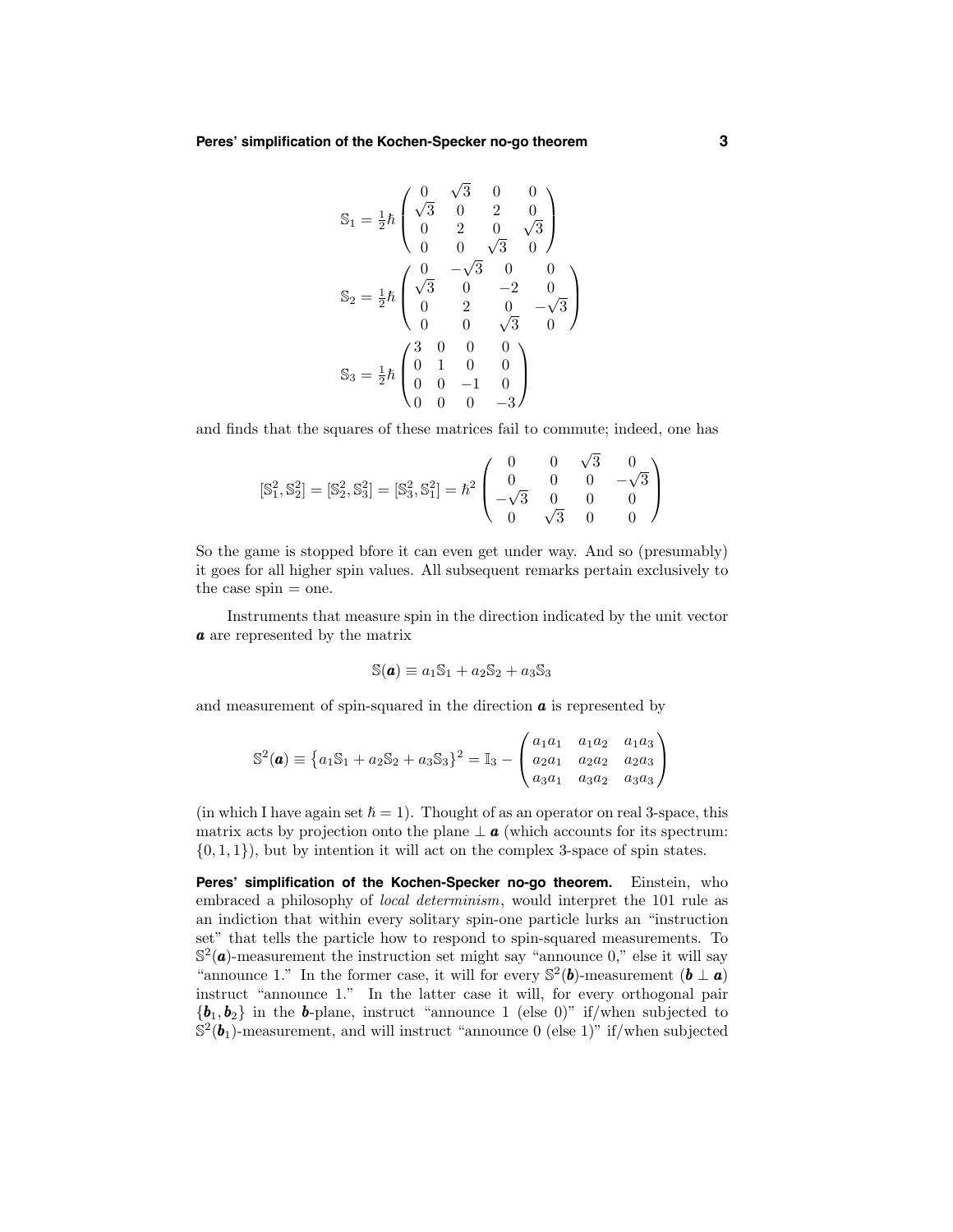#### **4 The free will theorem of Conway & Kochen**

to  $\mathbb{S}^2(\boldsymbol{b}_2)$ -measurement. Einstein, Podolsky and Rosen argued (1935) that so long as such instruction sets were ignored the "quantum-mechanical description of physical reality" must be considered incomplete. Nevertheless . . .

Simon Kochen and Ernst Specker  $(1967)$ , by an intricate argument the essence of which had been anticipated by Andrew Gleason (1957), managed to demonstrate that no instruction sets with the properties just stated cannot exist: the stipulated properties present a combinatorial problem that possess no solution. Asher Peres  $(1991)$  devised the much simpler variant of the Kochen-Specker argument of which Conway & Kochen make use.

Peres is led by the following figure to as set of 33 rays (directions in 3-space) which can be used construct a population of 72 orthogonal pairs, and a population of 16 orthogonal triads. The instruction set can be interpreted to



FIGURE 1: The cube from which Peres obtains his set of 33 rays.

require that one and only one leg of each of the 16 triads be painted red. This can be accomplished in many ways. But in every case at least one of the 72 orthogonal pairs ends up with both members red—which is disallowed.

J. S. Bell  $(1.064)$  had shown that if one places a pair of spin-one-half particles in a certain entangled state (the singlet state) and looks to certain correlational features of the data generated when such a system is subjected to certain measurements, and if one finds those correlational features to be in violation of a certain inequality, then one cannot attribute those correlational features to instruction sets hidden within the particles. That the inequality in question is in fact violated was established by convincing experiment: "spooky action-at-a-distance" was shown thus to be a fact of nature; quantum mechanics was shown to be profoundly non-local.

But the non-existence of hidden variables was, by this line of argument, supported only by *statistical* evidence. Kochen-Specker's argument—the first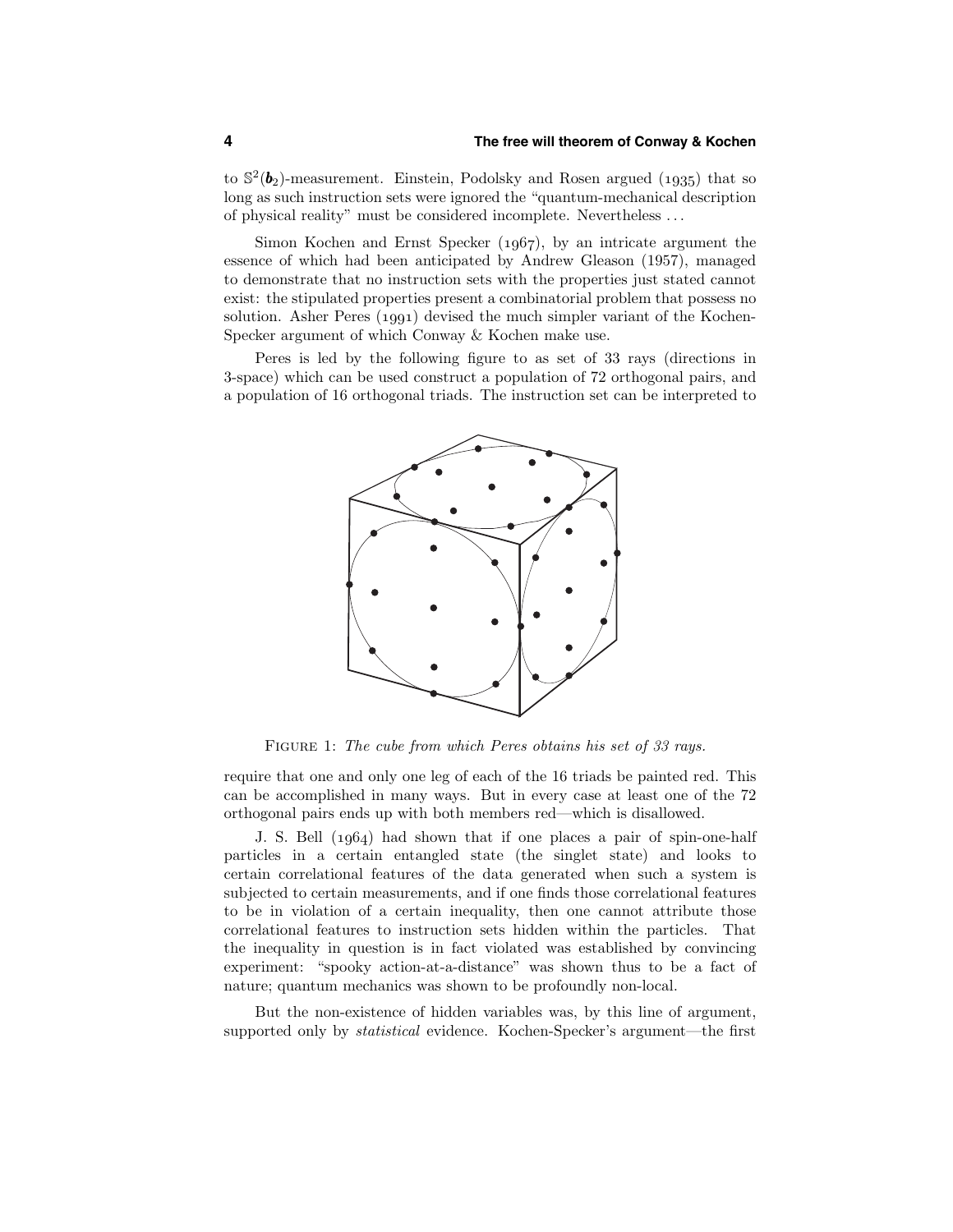## **A property of entangled spin-one particle pairs 5**

of what has by now become a large population of "no-go theorems"—has in this the light the great merit of being non-statistical: it establisheds that if one grants the correctness of the 101 rule (which follows from the barest rudiments of quantum theory, and is anyway subject to direct verification) then instruction sets of the sort previously contemplated become a logical impossibility.

Instruction sets of the sort previously contemplated are said to be "**non-contextual**" because they are formulated ray-by-individual-ray: they tell the particle how to respond to  $\mathbb{S}^2(\mathbf{a})$ -measurement, independently of any other measurements to which it might be subjected. The Kochen-Specker does not serve to exclude the possibility of "**contextual**" instruction sets which would, in the present instance, be formulated triad-by-individual-triad: they would tell the particle how to respond to  $\{\mathbb{S}^2(\boldsymbol{a}), \mathbb{S}^2(\boldsymbol{b}), \mathbb{S}^2(\boldsymbol{c})\}$ , where the response to  $\mathbb{S}^2(\boldsymbol{a})$ might vary from triad to triad. To address this possibility, Conway & Kochen bring into play. . .

**A remarkable property of entangled spin-one particle pairs.** Consider a composite system assembled from two spin-one particles, of which one is accessible to Alice, the other to Bob, whose lab is some distance away. Angular momentum operators for the composite system are

$$
\mathbb{SS}_k = \mathbb{S}_k \otimes \mathbb{I} + \mathbb{I} \otimes \mathbb{S}_k \qquad k = 1, 2, 3
$$

where the  $3 \times 3$  matrices  $\mathcal{S}_k$  were defined at (1). Working from

$$
SS_i SS_j = S_i S_j \otimes I + S_i \otimes S_j + S_j \otimes S_i + I \otimes S_i S_j \tag{2}
$$

we find that these  $9 \times 9$  matrices satisfy

$$
[SS1, SS2] = i\hbar SS3
$$

$$
[SS2, SS3] = i\hbar SS1
$$

$$
[SS3, SS1] = i\hbar SS2
$$

From (2) it follows also that

$$
SS_k^2 = S_k^2 \otimes \mathbb{I} + 2S_k \otimes S_k + \mathbb{I} \otimes S_k^2
$$

$$
SS^2 \equiv S^2 \otimes \mathbb{I} + 2\sum_{k=1}^3 S_k \otimes S_k + \mathbb{I} \otimes S^2
$$

$$
[SS^2, SS_1] = [SS^2, SS_2] = [SS^3, SS_3] = O_9
$$

The eigenvalues of  $\mathbb{SS}^2$  are  $\{0, 2, 2, 2, 6, 6, 6, 6\}$ , while those of  $\mathbb{SS}_k$   $(k = 1, 2, 3)$ are  $\{-2, -1, -1, 0, 0, 0, +1, +1, +2\}$ . The singlet state is defined by the

<sup>&</sup>lt;sup>3</sup> I again set  $\hbar = 1$ .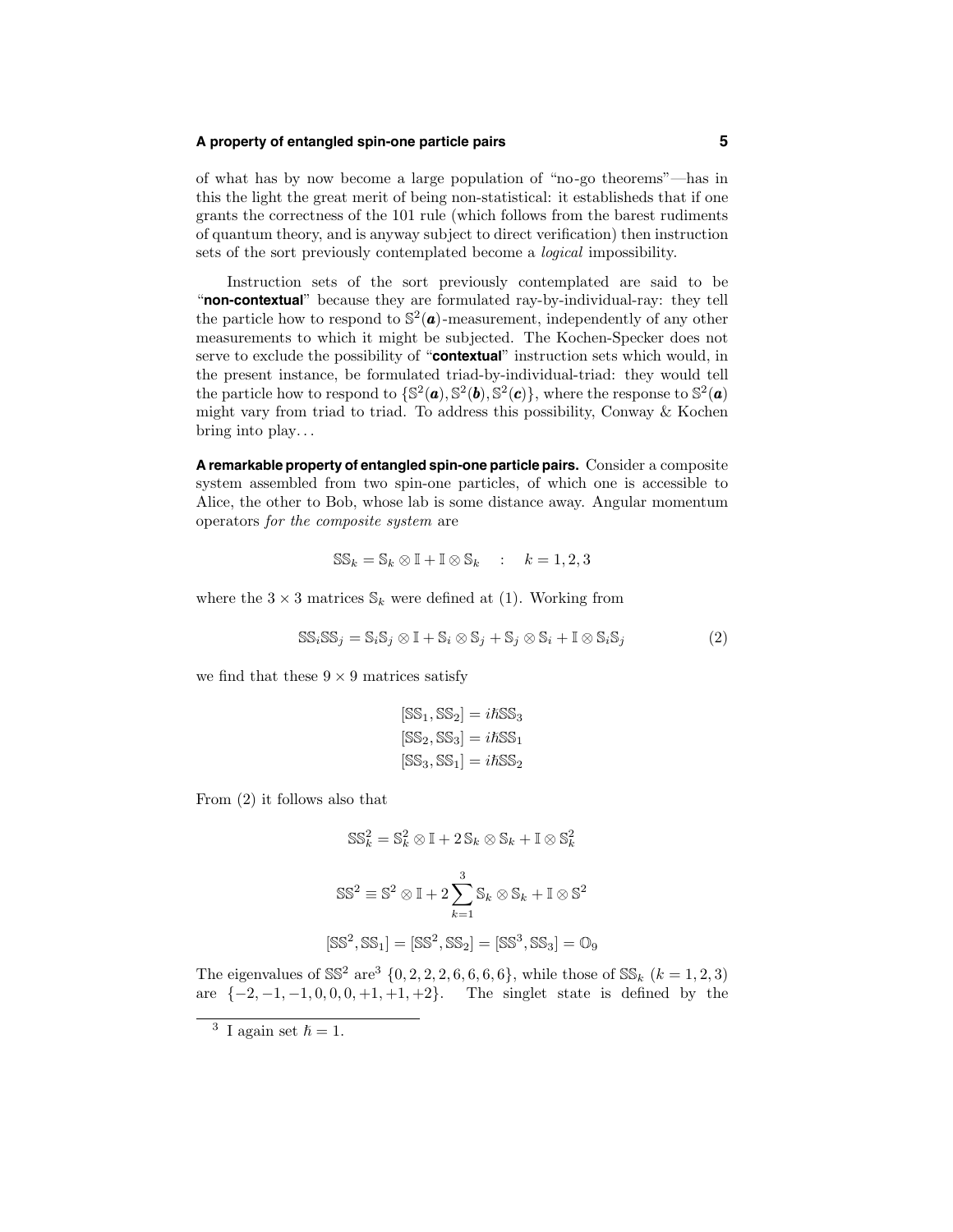equations

$$
S\mathbb{S}^2|\text{singlet}) = S\mathbb{S}_k|\text{singlet}) = 0 \cdot |\text{singlet}) \quad : \quad k = 1, 2, 3
$$

which give

$$
|\text{singlet}\rangle = \frac{1}{\sqrt{3}} \begin{pmatrix} 1 \\ 0 \\ 0 \\ 1 \\ 0 \\ 0 \\ 0 \\ 1 \end{pmatrix}
$$

In terms of the eigenstates of  $\mathbb{S}_3$  —which are

$$
\mathbf{u} = \frac{1}{\sqrt{2}} \begin{pmatrix} -i \\ 1 \\ 0 \end{pmatrix}, \quad \mathbf{n} = \begin{pmatrix} 0 \\ 0 \\ 1 \end{pmatrix}, \quad \mathbf{d} = \frac{1}{\sqrt{2}} \begin{pmatrix} +i \\ 1 \\ 0 \end{pmatrix}
$$

and satisfy

$$
S_3 u = +u
$$
  

$$
S_3 n = 0 n
$$
  

$$
S_3 d = -d
$$

—one has

$$
|\text{singlet}) = \frac{u \otimes d + n \otimes n + d \otimes u}{\sqrt{3}}
$$

which shows the singlet state to be a manifestly entangled state of the composite system.

Alice is equipped with a meter—represented

$$
\mathbb{A}(\boldsymbol{a}) = (a_1\mathbb{S}_1 + a_2\mathbb{S}_2 + a_3\mathbb{S}_3)^2 \otimes \mathbb{I}
$$

—that, upon interaction with her particle, measures "spin squared in the direction defined by the unit vector  $a$ ." The meter is calibrated to read either 0 or 1, since the eigenvalues of  $\mathbb{A}(\mathbf{a})$  are  $\{0,0,0,1,1,1,1,1,1\}$ . The spectral representation of  $\mathbb{A}(\mathbf{a})$  is immediate:

$$
\mathbb{A}(\boldsymbol{a}) = 0 \cdot \mathbb{A}_0(\boldsymbol{a}) + 1 \cdot \mathbb{A}_1(\boldsymbol{a})
$$

where  $\mathbb{A}_1(\mathbf{a}) \equiv \mathbb{A}(\mathbf{a})$  projects onto a 6-space, and  $\mathbb{A}_0(\mathbf{a}) \equiv \mathbb{I} - \mathbb{A}(\mathbf{a})$  projects onto the complementary 3-space. Bob is similarly equipped, with a meter represented

$$
\mathbb{B}(\boldsymbol{b}) = \mathbb{I} \otimes (b_1 \mathbb{S}_1 + b_2 \mathbb{S}_2 + b_3 \mathbb{S}_3)^2
$$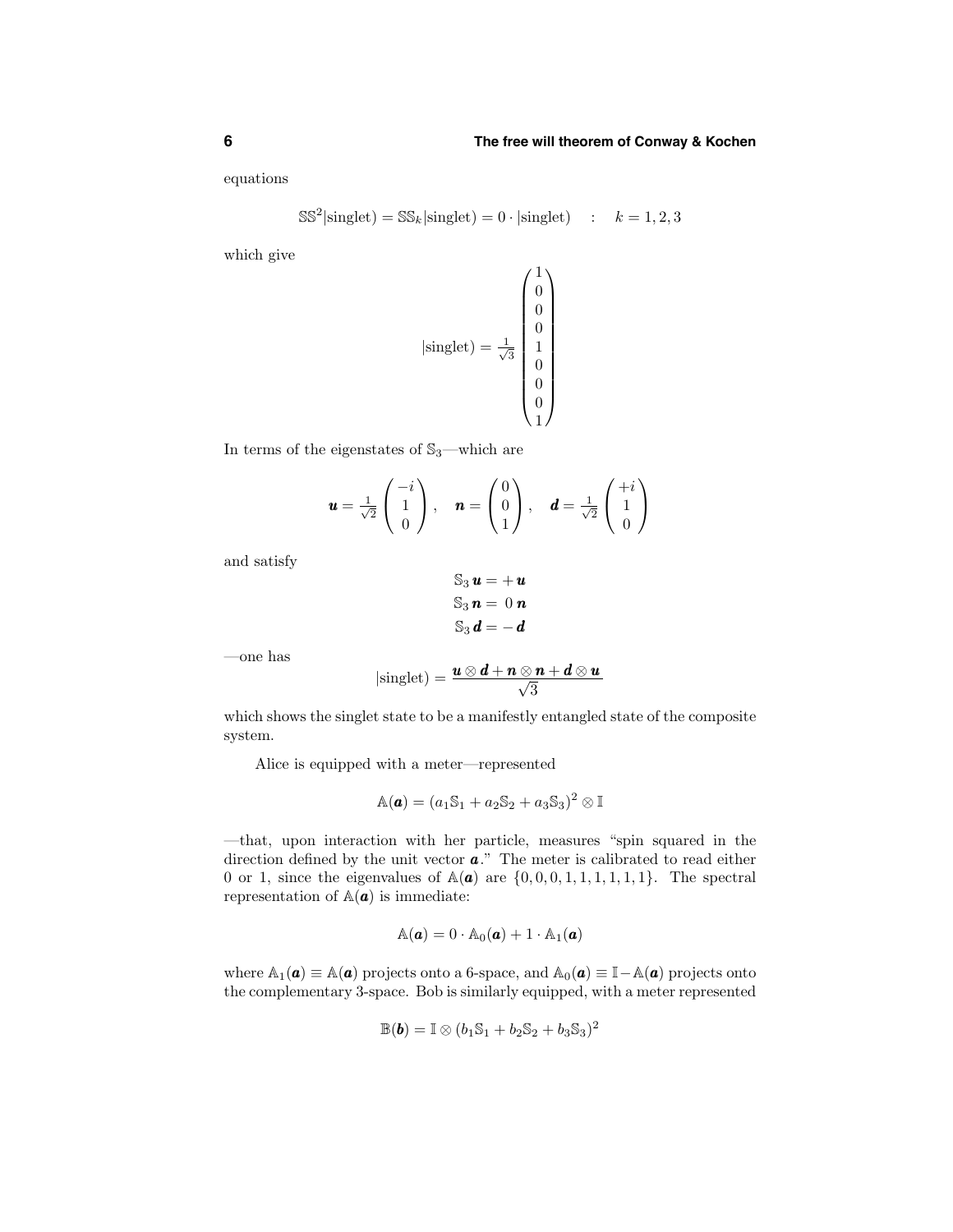#### **Statement and proof of the theorem 7**

Consider now the following sequence of events: the composite system is initially in the singlet state, represented by the density matrix

$$
\rho = |\text{singlet})(\text{singlet}|
$$

Alice makes a measurement. Her meter reads 0 with probability

$$
\text{tr}[\mathbb{A}_0(\boldsymbol{a})\rho] = \frac{1}{3} \quad \text{and preparse the state} \quad \rho_0 = \frac{\mathbb{A}_0(\boldsymbol{a})\rho \mathbb{A}_0(\boldsymbol{a})}{\text{tr}[\mathbb{A}_0(\boldsymbol{a})\rho \mathbb{A}_0(\boldsymbol{a})]}
$$

Else her meter reads 1 with probability

$$
\mathrm{tr}[\mathbb{A}_1(\boldsymbol{a})\rho] = \frac{2}{3} \quad \text{and preparse the state} \quad \rho_1 = \frac{\mathbb{A}_1(\boldsymbol{a})\rho \mathbb{A}_1(\boldsymbol{a})}{\mathrm{tr}[\mathbb{A}_1(\boldsymbol{a})\rho \mathbb{A}_1(\boldsymbol{a})]}
$$

Now Bob does a spin-squared measurement on his particle, getting 0 or 1 with probabilties that are conditioned by the result of Alice's prior measurement (i.e., by the system-state that Alice's measurement prepared), and are given by expressions of the form  $\text{tr}[\mathbb{B}_m(b)\rho_n]$  where m and n range on  $\{0, 1\}$ . Looking specifically to the special case  $\mathbf{a} = \mathbf{b}$  (Bob and Alice measure spin-squared in identical directions), we find

$$
\operatorname{tr}[\mathbb{B}_0(\mathbf{a})\rho_0] = 1 \qquad \qquad \operatorname{tr}[\mathbb{B}_1(\mathbf{a})\rho_0] = 0
$$

$$
\operatorname{tr}[\mathbb{B}_1(\mathbf{a})\rho_0] = 0 \qquad \qquad \operatorname{tr}[\mathbb{B}_1(\mathbf{a})\rho_1] = 1
$$

In short: if the composite system is in the singlet state, and if Alice and Bob use identically aligned spin-squared meters, then they are certain to get identical results (0s with probability  $\frac{1}{3}$ , 1s with probability  $\frac{2}{3}$ ). This is what Conway and Kochen mean when they say the particles are "twinned."

The situation here is precisely analogous that which arose when Alice and Bob used aligned meters to measure the spin (not spin-squared) of paired spin-one-half particles in the singlet state—the set-up used by Bohm/Bell to demonstrate that "spooky action-at-a-distance" is a fact of nature and that quantum systems in entangled states can exhibit counter-intuitive properties, the set-up that when examined with a trio of suitably non-aligned spin-meters was shown by Bell to lead from orthodox quantum mechanics to predicted (and experimentally confirmed) results that lie beyond the reach of any plausible non-contextual hidden variable theory. When regarded in this light, the fact that spin-one particles in the singlet state are "twinned" seems not particularly surprising/remarkable.

**Statement and proof of the theorem.** Alice is equipped with a control panel with 16 buttons, each of which activates one or another of her 16 sets of triplex spin-squared meters, the relative orientations of which conform to Peres' 16-fold set of triads. Alice, her spin-one particle, her experimental equipment and procedures are confined within a spacetime bubble (neighborhood) A. Bob is similarly equipped, confined within a bubble B.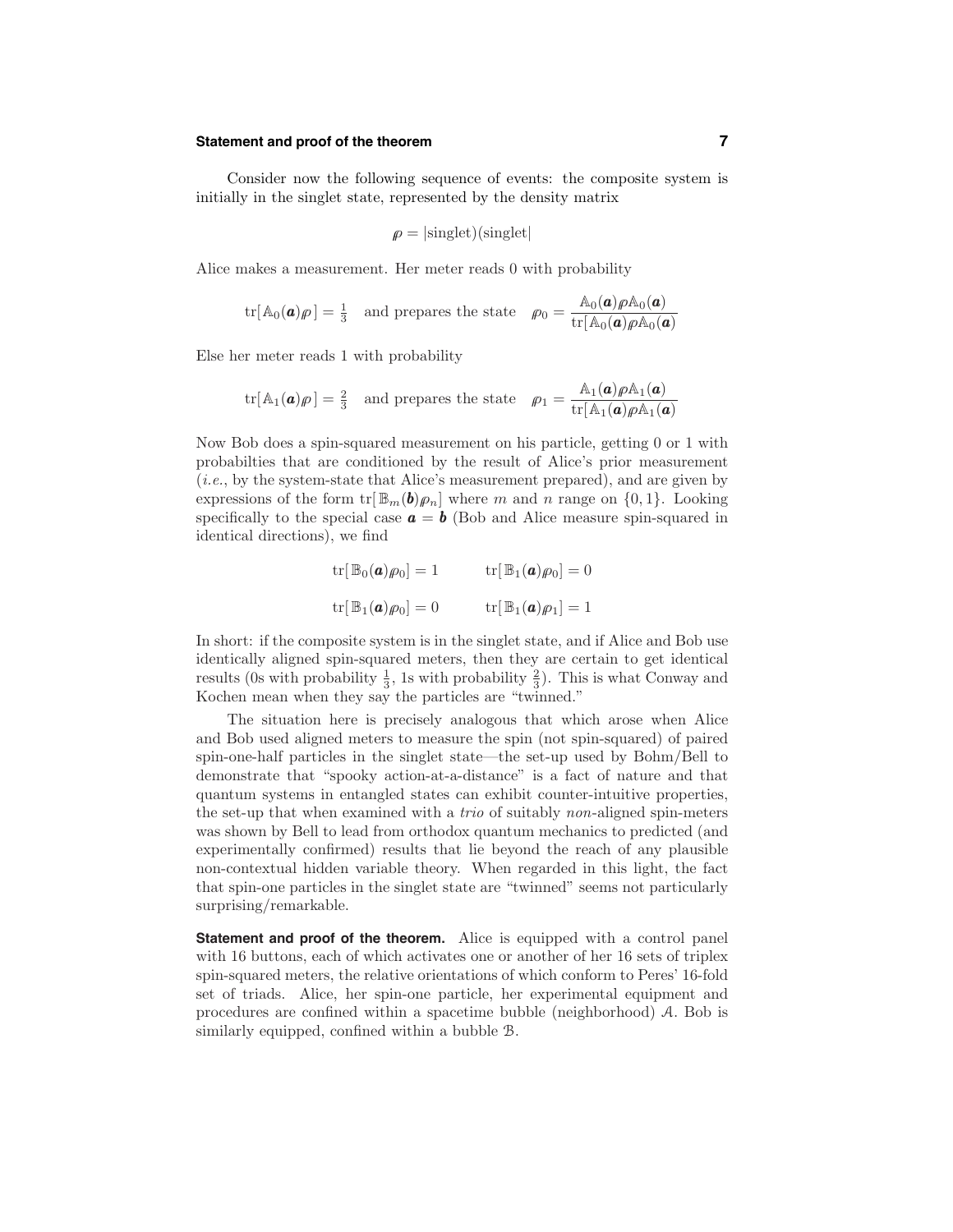#### **8 The free will theorem of Conway & Kochen**

We assume all points of  $\mathcal B$  to be spacelike separated from all points of  $\mathcal A$ ; *i.e.*, that  $B$  is outside the lightcone that extends back/forward from  $A$ , and vice versa. It follows that the relationship between events in A and events in B is necessarily acausal because (as Conway & Kochen emphasize) one cannot assign frame-independent meaning to statements concerning which happened first.

Alice elects of her own free will to press one or another of her buttons; she elects, in other words, to measure (in some arbitrarily selected order order) the spin-squared of her particle in the orthogonal triad of directions

$$
\{\boldsymbol{a}_i, \boldsymbol{b}_i, \boldsymbol{c}_i\} \quad : \quad i \text{ selected from } \{1, 2, 3, \ldots, 16\}
$$

She writes something like

$$
\boldsymbol{\theta}_{i} = \begin{pmatrix} \theta_{ai} \\ \theta_{bi} \\ \theta_{ci} \end{pmatrix} = \begin{pmatrix} 0 \\ 1 \\ 1 \end{pmatrix} \text{ else } \begin{pmatrix} 1 \\ 0 \\ 1 \end{pmatrix} \text{ else } \begin{pmatrix} 1 \\ 1 \\ 0 \end{pmatrix}
$$

to record the results of her measurements. The phrase "of her own free will" is interpreted here to signify that her decision was not dictated/pre-determined by any event or combination of events in her backward lightcone.

Bob was similarly equipped, but broke up his 3-meter sets so as to produce a set of 33 meters that are collectively capable of measuring spin-squared in each of Peres' 33 directions. He writes

$$
\theta_0(\mathbf{x}_j) = 0
$$
 else 1 :  $j = 1, 2, 3, ..., 33$ 

to record the results of a measurement.

Because Alice/Bob's respective particles are "twinned" it must be the case  $that<sup>4</sup>$ 

$$
\boldsymbol{\theta}_{i} = \begin{pmatrix} \theta_{0}(\boldsymbol{a}_{i}) \\ \theta_{0}(\boldsymbol{b}_{i}) \\ \theta_{0}(\boldsymbol{c}_{i}) \end{pmatrix} : \text{invariantly (all } i)
$$
 (3)

Alice and Bob are exterior to each other's light cones, acausally related, so it is not possible for Alice's button selection to have been signalled to Bob: his own **x**-selection is necessarily unbiased, is (we assume) freely willed, not dictated/pre-determined by any event or combination of events in his own backward lightcone, but  $\frac{3}{16}$  or 18.75% of the time we can expect Bob's  $\boldsymbol{x}$  to coincide with one of Alice's chosen  $\{a, b, c\}$  vectors. It is to such cases that (3) pertains.<sup>5</sup> But any  $\theta_0(\mathbf{x})$  that in all cases conforms to (3) stands necessarily in

<sup>4</sup> Note that two of the elements of the following vector are "counterfactual," in that they refer to the results of measurements that were not performed (though they might have been).

<sup>5</sup> The preceding remarks were phrases as though "Alice then Bob" were the sequence of their respective actions, but some intertial observers would reverse the sequence, and some (a minority) would see them to have acted simultaneously.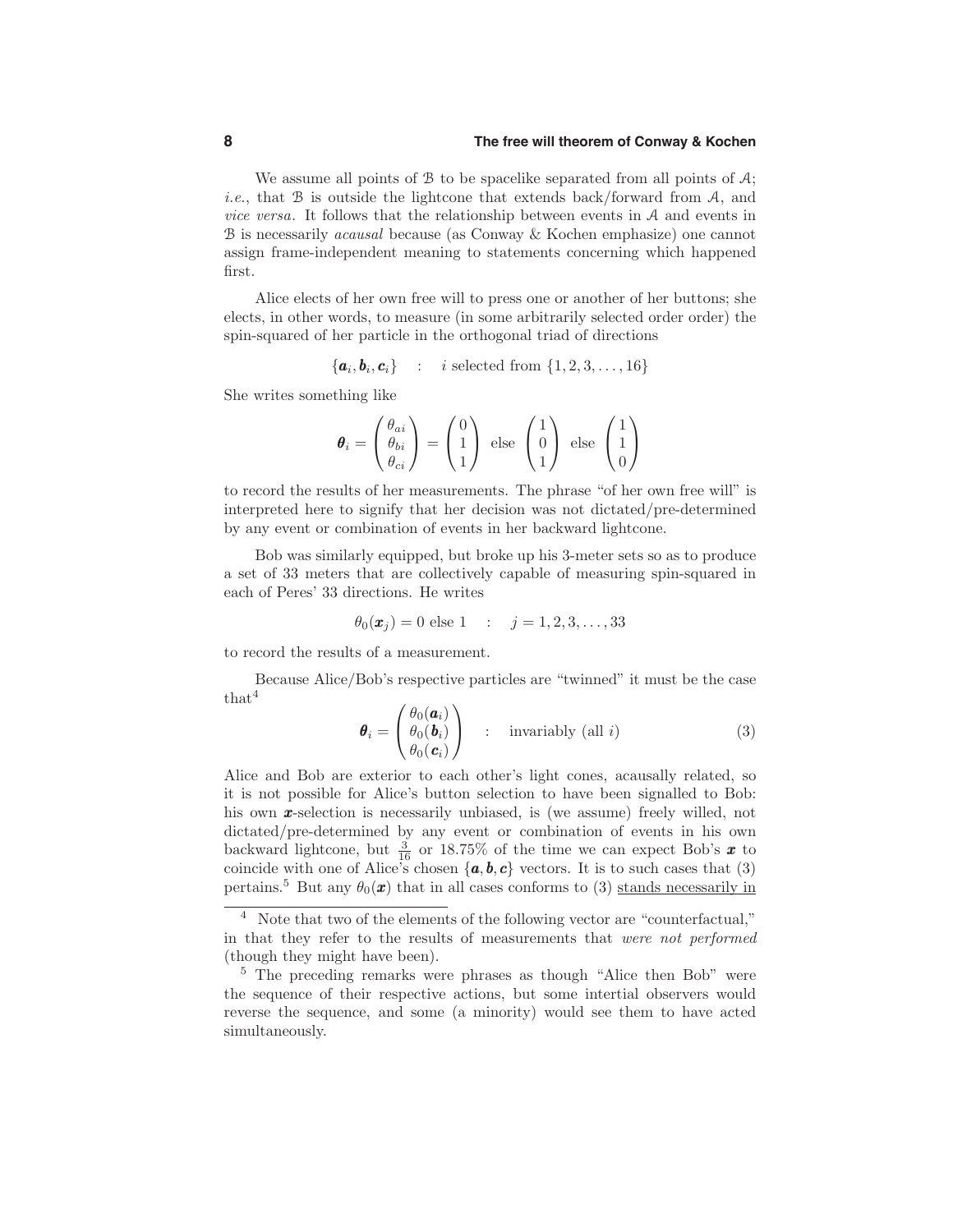## **Purported implications & commentary 9**

violation of the Kochen-Specker no-go theorem. We conclude that, unless we are prepared to modify the rudimentary quantum theory and relativity upon which the Conway-Kochen argument hinges, we must abandon our contextual hidden variable hypothesis.

**Purported implications.** Conway & Kochen attempt to argue that loss of the conjectured contextual hidden variables that were intended to be the "agents of determinism" means that the responses of Alice/Bob's particles are "indeterminate—not dictated/pre-determined by any event or combination of events in their respective backward lightcones"—just as were the decisions Alice/Bob made when selecting from among their experimental options. Here their argument eludes me, for the event that gave birth to the particles (and placed them in the entangled singlet state) certainly lies in the intersection of their backward lightcones, and is, according to orthodox quantum theory, responsible for the way they respond to spin-squared measurements.

But if we accept Conway/Kochen's characterization of what they have accomplished—and accept as well their tacit assumption that what holds for twinned spin-one particles holds universally, for quantum-systems-in-general then we understand the force of their claim that "to the extent that we can attribute 'free will' to the decisions Alice/Bob made during the execution of their measurements, so also must we attribute 'free will' to the response of those particles to measurement." Unembarrassed by their use of anthropocentric language (and protected by their insistence that they do not claim particles to be sentient!) Conway/Kochen go on to assert that particles—since unconstrained by determinism—"do not know how they will respond to measurement until they have done so."

Does that remark add to one's understanding of (say) the quantum mechanical two-slit experiment? Hardly! But it is at least consonant with J. A. Wheeler's paraphrase of Bohr's position, which was that "no [quantum] phenomenon is a phenomenon until it is a recorded (observed) phenomenon." In this regard, Conway & Kochen have come freshly upon an insight that can be traced to near the beginnings of quantum mechancis: that *quantum events truly* are as indeterministic as they seem—precisely the assertion to which Einstein took such strenuous objection.

**Commentary.** Philosophers have been arguing for centuries about the meaning of "causality," and have taken occasional exception to the uses physicists make of that notion: "output does not precede input," "information transfer is confined to the interior of the lightcone." Physicists themselves have been forced to venture into philosophical deep water when considering the paradoxial physics of tachyons, writing papers with titles like "The tachyonic antitelephone."<sup>6</sup> The closely interrelated concepts of "freedom," "free will,"

<sup>6</sup> G. A. Benford, D. L. Book & W. A. Newcomb, Phys. Rev. D 2, 263 (1970). The subject raises possible complications that Conway & Kochen have been content to set aside.